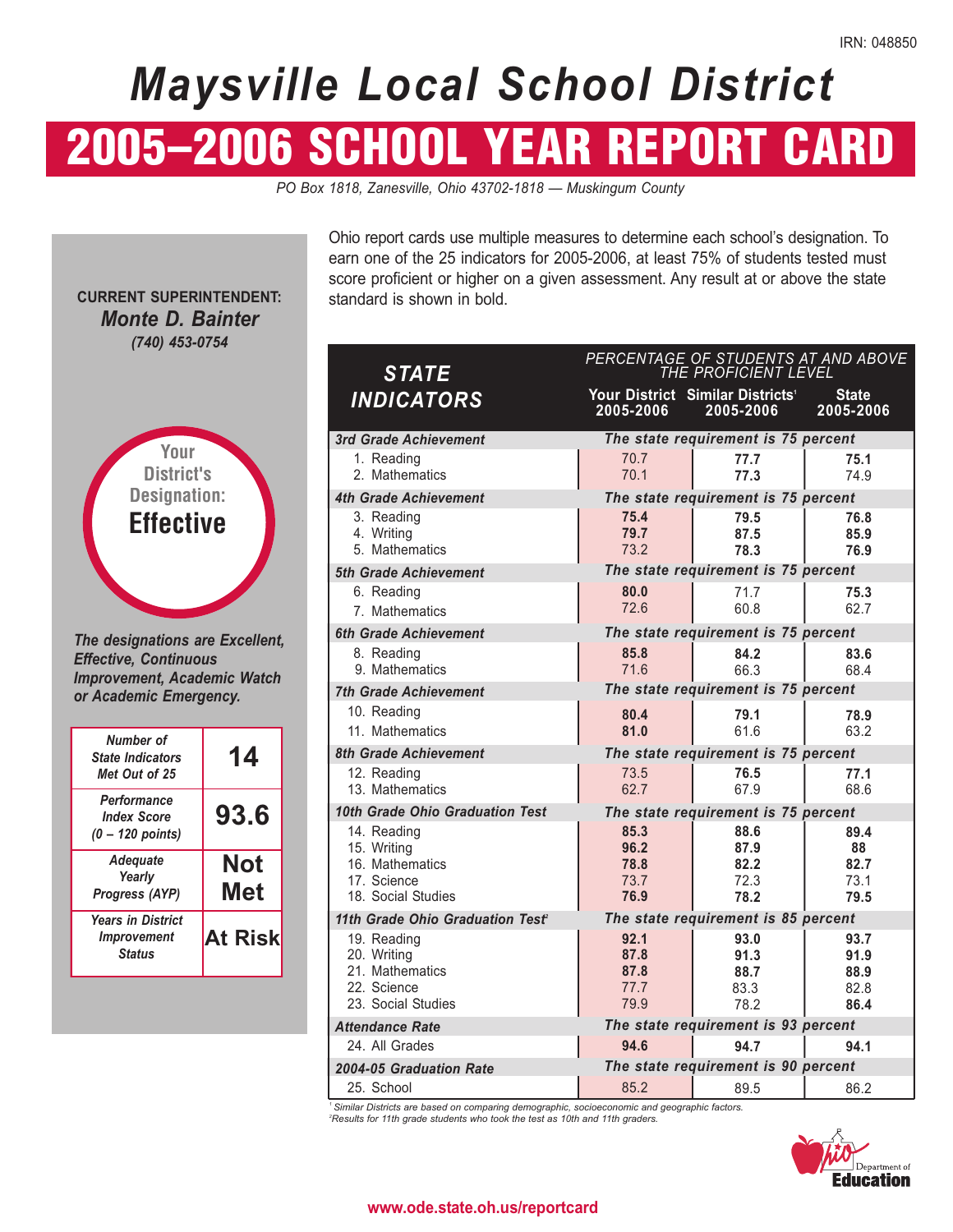## **ADEQUATE YEARLY PROGRESS (AYP) FOR SCHOOL YEAR 2005–2006**

The table below shows the percentage of students proficient or above in your district based on federal AYP requirements. To **meet the federal AYP requirements, every student group must be at or above the annual goals or make improvement over last year.** Graduation or attendance goals must be met for the district as a whole.

- 
- 
- 
- Reading Participation Goal: Met Mathematics Participation Goal: Met
- Reading Proficiency Goal: Not Met Mathematics Proficiency Goal: Not Met
- Attendance Goal: Met Graduation Goal: Met Graduation Goal: Met

| AYP Goals Met in Your District for the 2005-2006 School Year |                              |                                                     |                                       |                                                     |  |  |  |  |
|--------------------------------------------------------------|------------------------------|-----------------------------------------------------|---------------------------------------|-----------------------------------------------------|--|--|--|--|
| Bold type indicates AYP was met.                             |                              | Reading: Grades 3, 4, 5, 8 & OGT(10)                | Mathematics: Grades 3, 7, 8 & OGT(10) |                                                     |  |  |  |  |
| <b>Student Group</b>                                         | % Tested<br><b>Goal: 95%</b> | % Proficient or above Goal:<br>70.7% or Improvement | % Tested<br><b>Goal: 95%</b>          | % Proficient or above Goal:<br>53.9% or Improvement |  |  |  |  |
| African-American                                             | NR.                          | <b>NR</b>                                           | NR.                                   | NR.                                                 |  |  |  |  |
| American Indian/Native Alaskan                               | NR.                          | N <sub>R</sub>                                      | NR.                                   | NR.                                                 |  |  |  |  |
| Asian/Pacific Islander                                       | NR.                          | <b>NR</b>                                           | NR.                                   | <b>NR</b>                                           |  |  |  |  |
| Hispanic                                                     | NR.                          | <b>NR</b>                                           | <b>NR</b>                             | <b>NR</b>                                           |  |  |  |  |
| Multi-Racial                                                 | NR.                          | <b>NR</b>                                           | NR.                                   | NR.                                                 |  |  |  |  |
| White                                                        | 99.9                         | 77.9                                                | 99.8                                  | 73.8                                                |  |  |  |  |
| Economically Disadvantaged                                   | 99.7                         | 65.3                                                | 99.2                                  | 62                                                  |  |  |  |  |
| <b>Limited English Proficient</b>                            | NR.                          | <b>NR</b>                                           | NR.                                   | <b>NR</b>                                           |  |  |  |  |
| <b>Students with Disabilities</b>                            | 99.3                         | 36.5                                                | 98.3                                  | 36.5                                                |  |  |  |  |
| <b>All Students</b>                                          | 99.9                         | 77                                                  | 99.7                                  | 73                                                  |  |  |  |  |

<sup>3</sup>The goal shown is for the "All Students" group. Each student group has customized goals based on the number of students from each tested grade, which may vary slightly from the goal shown. *NR = Not Required for AYP due to student group size below minimum number for statistical reliability. The minimum student group size is 30, except "students with disabilities," which has a minimum group size of 45.* 

*-- = No data reported* 

### **PERFORMANCE INDEX SCORE**

The Performance Index Score reflects the achievement of every tested student. The score is a weighted average of all tested subjects in grades 3, 4, 5, 6, 7, 8 and 10. The most weight is given to the advanced students (1.2), and the weights decrease for each performance level. This creates a scale of 0 to 120 points, with 100 being the goal. Looking at the Performance Index Score over time shows trends in school achievement.

| Performance Index Score Calculations for the 2005-2006 School Year     |                                                                                                                                    |            |   |        |     |               |  |  |
|------------------------------------------------------------------------|------------------------------------------------------------------------------------------------------------------------------------|------------|---|--------|-----|---------------|--|--|
| Grades 3, 4, 5,<br>6, 7, 8 and 10<br>for All Tested<br><b>Subjects</b> | <b>Performance Level Across All</b><br><b>Tested Grades</b><br>(Includes all students in the district<br>for a full academic year) | Percentage | X | Weight | $=$ | <b>Points</b> |  |  |
|                                                                        | Untested                                                                                                                           | $\theta$   | X | 0.0    | Ξ   | 0.0           |  |  |
|                                                                        | Limited/Below Basic                                                                                                                | 8.8        | X | 0.3    |     | 2.6           |  |  |
| Calculation                                                            | Basic                                                                                                                              | 14.2       | X | 0.6    | Ξ   | 8.5           |  |  |
|                                                                        | Proficient                                                                                                                         | 37.1       | X | 1.0    | $=$ | 37.1          |  |  |
|                                                                        | Accelerated                                                                                                                        | 24.8       | X | 1.1    | $=$ | 27.3          |  |  |
|                                                                        | Advanced                                                                                                                           | 15.1       | X | 1.2    | $=$ | 18.2          |  |  |
| Your School's Performance Index Score                                  |                                                                                                                                    |            |   |        |     |               |  |  |

| <b>Performance Index Score</b> | 2005-2006 | 2004-2005 | 2003-2004 |
|--------------------------------|-----------|-----------|-----------|
| Over Time                      | 93.6      | 85.2      | 79.3      |

*4 Based on grades 3, 4 and 6 only.* 

**Maysville Local School District, Muskingum County**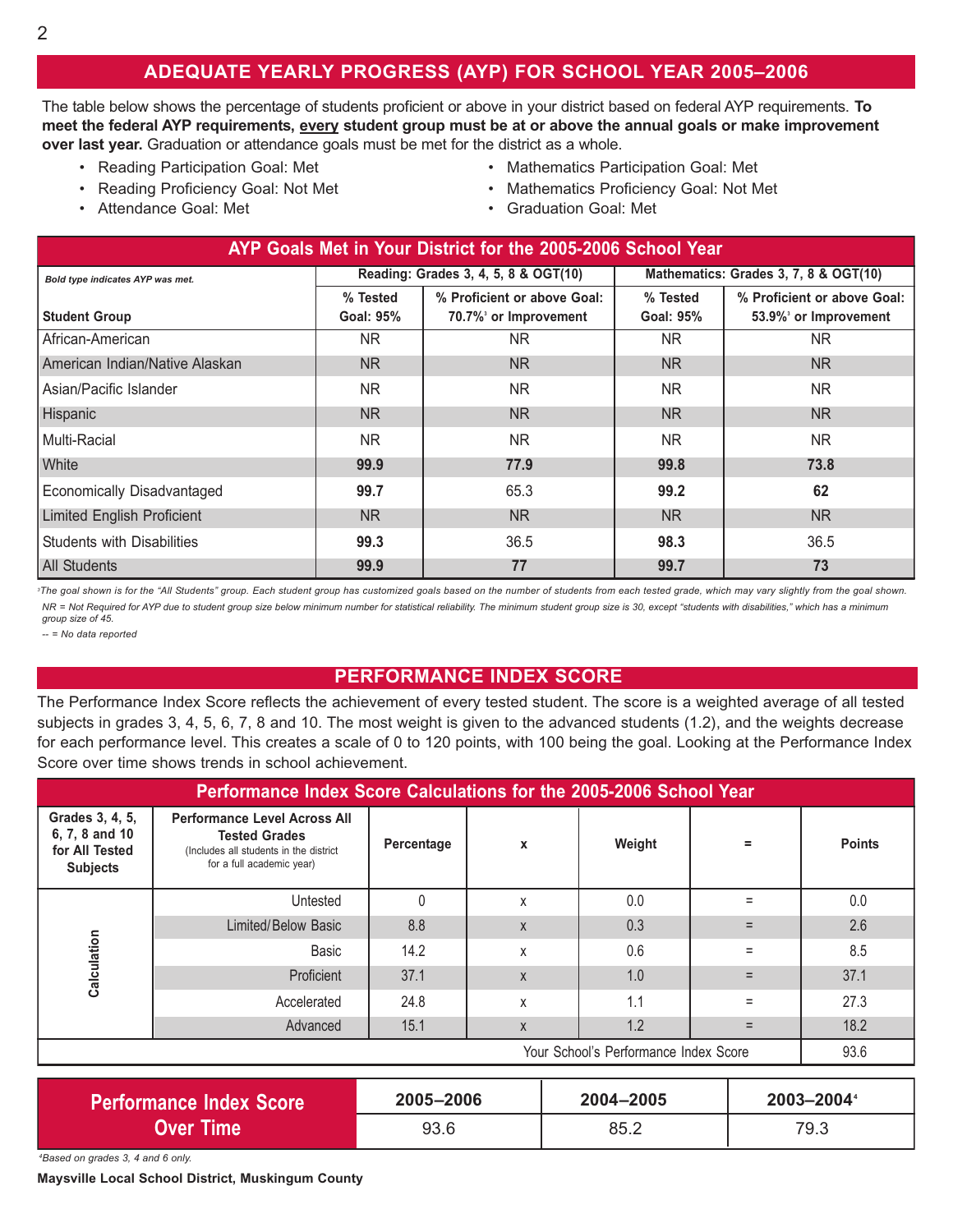# **STATE AND FEDERALLY REQUIRED DISTRICT INFORMATION**

| YOUR DISTRICT'S PERCENTAGE OF STUDENTS AT AND ABOVE THE PROFICIENT LEVEL                                          |                                                               |                                                                                      |                                                               |                                                                                                |                                                                                      |                                      |                                            |                                                |                                      |                                      |                                                                            |                                      |                                      |
|-------------------------------------------------------------------------------------------------------------------|---------------------------------------------------------------|--------------------------------------------------------------------------------------|---------------------------------------------------------------|------------------------------------------------------------------------------------------------|--------------------------------------------------------------------------------------|--------------------------------------|--------------------------------------------|------------------------------------------------|--------------------------------------|--------------------------------------|----------------------------------------------------------------------------|--------------------------------------|--------------------------------------|
|                                                                                                                   | African-<br>American                                          | American<br>Indian or<br>Nat. Alaskan                                                | Asian or<br><b>Pacific</b><br><b>Islander</b>                 | Hispanic                                                                                       | Multi-<br><b>Racial</b>                                                              | White                                | Non-<br><b>Disabled</b><br><b>Students</b> | <b>Students</b><br>with<br><b>Disabilities</b> | Non-<br>Econ.<br><b>Disadvtad</b>    | Econ.<br><b>Disadvtgd</b>            | Limited<br><b>English</b><br><b>Proficient</b>                             | Female                               | <b>Male</b>                          |
| 3rd GRADE ACHIEVEMENT                                                                                             |                                                               |                                                                                      |                                                               |                                                                                                |                                                                                      |                                      |                                            |                                                |                                      |                                      |                                                                            |                                      |                                      |
| Reading<br><b>Mathematics</b>                                                                                     | <b>NC</b><br><b>NC</b>                                        | $\overline{\phantom{0}}$                                                             | --                                                            | $\qquad \qquad -$                                                                              | <b>NC</b><br><b>NC</b>                                                               | 71.5<br>70.9                         | 79.6<br>76.6                               | 25.9<br>37.0                                   | 74.5<br>78.4                         | 64.5<br>56.5                         | --                                                                         | 73.1<br>64.1                         | 68.6<br>75.6                         |
| 4th GRADE ACHIEVEMENT                                                                                             |                                                               |                                                                                      |                                                               |                                                                                                |                                                                                      |                                      |                                            |                                                |                                      |                                      |                                                                            |                                      |                                      |
| Reading<br>Writing<br><b>Mathematics</b>                                                                          | <b>NC</b><br><b>NC</b><br><b>NC</b>                           | $\overline{\phantom{a}}$<br>$\overline{\phantom{a}}$<br>$\overline{\phantom{0}}$     | <b>NC</b><br><b>NC</b><br><b>NC</b>                           | <b>NC</b><br><b>NC</b><br><b>NC</b>                                                            | <b>NC</b><br><b>NC</b><br><b>NC</b>                                                  | 75.8<br>79.7<br>74.2                 | 78.5<br>82.6<br>79.3                       | 52.9<br>58.8<br>29.4                           | 85.7<br>84.4<br>84.4                 | 62.3<br>73.8<br>59.0                 | --<br>--<br>--                                                             | 74.3<br>81.4<br>70.0                 | 76.5<br>77.9<br>76.5                 |
| 5th GRADE ACHIEVEMENT                                                                                             |                                                               |                                                                                      |                                                               |                                                                                                |                                                                                      |                                      |                                            |                                                |                                      |                                      |                                                                            |                                      |                                      |
| Reading<br><b>Mathematics</b>                                                                                     | <b>NC</b><br><b>NC</b>                                        | $\overline{a}$<br>$\overline{a}$                                                     | --<br>--                                                      | <b>NC</b><br><b>NC</b>                                                                         | <b>NC</b><br><b>NC</b>                                                               | 80.9<br>73.2                         | 84.6<br>82.1                               | 53.6<br>17.9                                   | 91.8<br>82.7                         | 63.7<br>58.8                         | --<br>--                                                                   | 78.1<br>65.7                         | 82.4<br>81.2                         |
| 6th GRADE ACHIEVEMENT                                                                                             |                                                               |                                                                                      |                                                               |                                                                                                |                                                                                      |                                      |                                            |                                                |                                      |                                      |                                                                            |                                      |                                      |
| Reading<br>Mathematics                                                                                            | <b>NC</b><br><b>NC</b>                                        | $\overline{\phantom{a}}$<br>$\overline{a}$                                           | <b>NC</b><br><b>NC</b>                                        | <b>NC</b><br><b>NC</b>                                                                         | <b>NC</b><br><b>NC</b>                                                               | 86.0<br>72.0                         | 92.1<br>77.9                               | 45.5<br>31.8                                   | 91.0<br>78.0                         | 77.4<br>61.3                         | --<br>$-$                                                                  | 88.8<br>71.3                         | 82.9<br>72.0                         |
| 7th GRADE ACHIEVEMENT                                                                                             |                                                               |                                                                                      |                                                               |                                                                                                |                                                                                      |                                      |                                            |                                                |                                      |                                      |                                                                            |                                      |                                      |
| Mathematics<br>Reading                                                                                            | <b>NC</b><br><b>NC</b>                                        | $\overline{\phantom{a}}$<br>$\overline{\phantom{a}}$                                 | <b>NC</b><br><b>NC</b>                                        | $-$<br>Ξ.                                                                                      | <b>NC</b><br><b>NC</b>                                                               | 81.4<br>80.0                         | 87.6<br>87.6                               | 45.8<br>41.7                                   | 85.7<br>91.2                         | 74.2<br>64.5                         | --<br>$\qquad \qquad -$                                                    | 86.7<br>85.3                         | 75.6<br>75.6                         |
| 8th GRADE ACHIEVEMENT                                                                                             |                                                               |                                                                                      |                                                               |                                                                                                |                                                                                      |                                      |                                            |                                                |                                      |                                      |                                                                            |                                      |                                      |
| Reading<br>Mathematics                                                                                            | <b>NC</b><br><b>NC</b>                                        | $-$<br>$\overline{a}$                                                                | --                                                            | <b>NC</b><br><b>NC</b>                                                                         | <b>NC</b><br>$\overline{\phantom{a}}$                                                | 75.8<br>64.3                         | 82.9<br>68.2                               | 36.4<br>40.6                                   | 82.7<br>71.4                         | 59.4<br>49.2                         | --<br>$\overline{\phantom{0}}$                                             | 80.8<br>64.4                         | 67.4<br>61.4                         |
| 10th GRADE OHIO GRADUATION TEST                                                                                   |                                                               |                                                                                      |                                                               |                                                                                                |                                                                                      |                                      |                                            |                                                |                                      |                                      |                                                                            |                                      |                                      |
| Reading<br>Writing<br><b>Mathematics</b><br>Science<br><b>Social Studies</b>                                      | <b>NC</b><br><b>NC</b><br><b>NC</b><br><b>NC</b><br><b>NC</b> | $\overline{a}$<br>$\overline{\phantom{a}}$<br>$-$<br>$\overline{\phantom{a}}$<br>$-$ | <b>NC</b><br><b>NC</b><br><b>NC</b><br><b>NC</b><br><b>NC</b> | $\overline{\phantom{0}}$<br>$\overline{\phantom{a}}$<br>$-$<br>$\overline{\phantom{0}}$<br>$-$ | <b>NC</b><br><b>NC</b><br><b>NC</b><br><b>NC</b><br><b>NC</b>                        | 84.8<br>96.0<br>79.5<br>74.2<br>77.5 | 96.3<br>98.5<br>88.1<br>80.0<br>83.0       | 14.3<br>81.0<br>19.0<br>33.3<br>38.1           | 87.7<br>96.2<br>83.0<br>78.3<br>82.1 | 80.0<br>96.0<br>70.0<br>64.0<br>66.0 | --<br>$\overline{\phantom{a}}$<br>$-$<br>$-$<br>--                         | 90.7<br>98.7<br>80.0<br>73.3<br>74.7 | 80.2<br>93.8<br>77.8<br>74.1<br>79.0 |
| 11th GRADE OHIO GRADUATION TEST                                                                                   |                                                               |                                                                                      |                                                               |                                                                                                |                                                                                      |                                      |                                            |                                                |                                      |                                      |                                                                            |                                      |                                      |
| Reading<br>Writing<br>Mathematics<br>Science<br><b>Social Studies</b><br>$MO = Not$ coloulated Used if fouranthen | <b>NC</b><br><b>NC</b><br><b>NC</b><br><b>NC</b><br><b>NC</b> | $-$<br>$\overline{a}$<br>--<br>$\overline{a}$<br>10                                  | $\overline{a}$<br>--<br>--<br>$\overline{a}$<br>nta in        | --<br>$-$<br>$\overline{a}$<br>--<br>$=$                                                       | <b>NC</b><br><b>NC</b><br><b>NC</b><br><b>NC</b><br><b>NC</b><br>$-Ma$ data reported | 91.9<br>87.5<br>88.2<br>78.7<br>80.1 | 98.2<br>93.8<br>93.8<br>85.0<br>88.5       | 65.4<br>61.5<br>61.5<br>46.2<br>42.3           | 92.4<br>89.5<br>87.6<br>78.1<br>80.0 | 91.2<br>82.4<br>88.2<br>76.5<br>79.4 | --<br>$\overline{\phantom{a}}$<br>$-$<br>$- -$<br>$\overline{\phantom{0}}$ | 94.9<br>93.2<br>89.8<br>71.2<br>74.6 | 90.0<br>83.8<br>86.3<br>82.5<br>83.8 |

*NC = Not calculated. Used if fewer than 10 students in student group. -- = No data reported* 

| <b>YOUR DISTRICT'S STUDENTS 2005-2006</b> |                      |                                      |                                     |                   |                     |       |                                      |                                             |                                             |
|-------------------------------------------|----------------------|--------------------------------------|-------------------------------------|-------------------|---------------------|-------|--------------------------------------|---------------------------------------------|---------------------------------------------|
| <b>Average Daily</b>                      |                      |                                      |                                     | <b>Percentage</b> |                     |       |                                      |                                             |                                             |
| <b>Student</b><br><b>Enrollment</b>       | African-<br>American | American Indian<br>or Native Alaskan | Asian or<br><b>Pacific Islander</b> | <b>Hispanic</b>   | <b>Multi-Racial</b> | White | Economically<br><b>Disadvantaged</b> | <b>Limited English</b><br><b>Proficient</b> | <b>Students with</b><br><b>Disabilities</b> |
| 2176                                      | 1.6                  | <b>NC</b>                            | <b>NC</b>                           | 0.5               | 1.4                 | 96.2  | 37.1                                 | <b>NC</b>                                   | 15.5                                        |

| <b>FEDERALLY REQUIRED SCHOOL TEACHER INFORMATION</b>                                                                                                                                    |                              |                            |  |  |  |  |  |
|-----------------------------------------------------------------------------------------------------------------------------------------------------------------------------------------|------------------------------|----------------------------|--|--|--|--|--|
|                                                                                                                                                                                         | <b>Percentage</b>            |                            |  |  |  |  |  |
| Professional Qualifications of All Public Elementary and Secondary School Teachers                                                                                                      | At least a Bachelor's Degree | At least a Master's Degree |  |  |  |  |  |
| in the District                                                                                                                                                                         | 100.0                        | 38.5                       |  |  |  |  |  |
|                                                                                                                                                                                         | <b>District</b>              | <b>State</b>               |  |  |  |  |  |
| Percentage of Core Academic Subject Elementary and Secondary School Classes<br>Not Taught by Highly Qualified Teachers                                                                  | 5.2                          | 5.6                        |  |  |  |  |  |
| Percentage of Core Academic Subject Elementary and Secondary School Classes<br><b>Taught by Properly Certified/Licensed Teachers</b>                                                    | 94.0                         | 98.4                       |  |  |  |  |  |
| Percentage of Core Academic Subject Elementary and Secondary School Classes<br>Taught by Teachers with Temporary, Conditional or Long-Term Substitute<br><b>Certification/Licensure</b> | 2.0                          | 0.8                        |  |  |  |  |  |

**Maysville Local School District, Muskingum County**